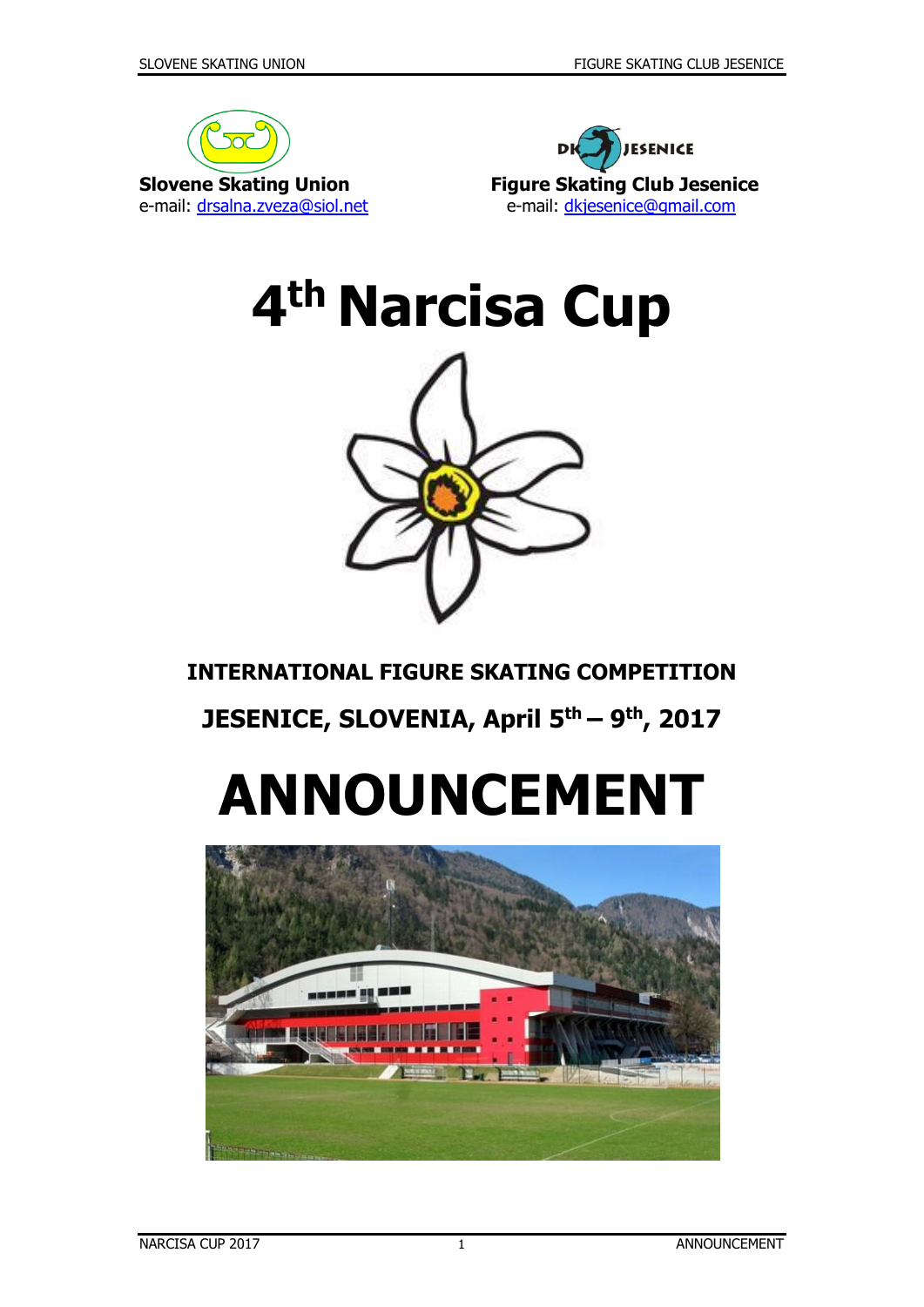| Organizer:                                                         | Figure Skating Club Jesenice<br>Ledarska 4, 4270 Jesenice<br>Slovenia                                                   |                                                                                                                                                                                                                                                                                                                                                               |  |
|--------------------------------------------------------------------|-------------------------------------------------------------------------------------------------------------------------|---------------------------------------------------------------------------------------------------------------------------------------------------------------------------------------------------------------------------------------------------------------------------------------------------------------------------------------------------------------|--|
| <b>Venue:</b>                                                      | Renewed "Podmežakla" Ice Rink, Jesenice (indoor ice rink, size 30mx60m)                                                 |                                                                                                                                                                                                                                                                                                                                                               |  |
| Time:                                                              | April 5 <sup>th</sup> - April 9 <sup>th</sup> , 2017                                                                    |                                                                                                                                                                                                                                                                                                                                                               |  |
| Events:                                                            | <b>SINGLE SKATING:</b>                                                                                                  | <b>BASIC NOVICE - Girls, Boys</b><br><b>CUBS - Girls, Boys</b><br><b>CHICKS- Girls, Boys</b>                                                                                                                                                                                                                                                                  |  |
| <b>General note:</b>                                               | Skating.                                                                                                                | The competition will be held in accordance with the ISU Regulations<br>figure Skating 2016 and respective ISU Communications for Figure                                                                                                                                                                                                                       |  |
|                                                                    |                                                                                                                         | Passports of the skaters must be presented at the accreditation.                                                                                                                                                                                                                                                                                              |  |
| <b>Participation:</b>                                              |                                                                                                                         | Each ISU Member may enter four competitors (two girls, two boys)<br>(unless the Organizing Committee decides otherwise). Entries for Narcisa<br>Cup can also be sent by ISU Member Clubs, not only Skating Unions.<br>The Slovene Skating Union and the Organizer reserve the right to enter<br>additional teams and additional competitors in each category. |  |
| Entry fee 55 EUR per competitor has to be paid.<br><b>Charges:</b> |                                                                                                                         |                                                                                                                                                                                                                                                                                                                                                               |  |
|                                                                    | With the close of Entries (March 5 <sup>th</sup> ), Entry fees have to be transferred<br>to the following bank account: |                                                                                                                                                                                                                                                                                                                                                               |  |
|                                                                    | Bank name:<br>Gorenjska banka<br>IBAN Nr.:<br>SWIFT Code: GORESI2X                                                      | SI56 07000-0000154223                                                                                                                                                                                                                                                                                                                                         |  |
|                                                                    | <b>TT2017</b>                                                                                                           | Please indicate as reference "Name of the Skater(s), category $+$                                                                                                                                                                                                                                                                                             |  |
|                                                                    | Slovenia                                                                                                                | Our Address: Figure Skating Club Jesenice, Ledarska 4, 4270 Jesenice,                                                                                                                                                                                                                                                                                         |  |
|                                                                    |                                                                                                                         | The participants are kindly asked to inform the Organizer about all the<br>payments with e-mail note. Please define the names of the participants,<br>categories and all the other payments for each participant (shuttle<br>transportation fee, a transportation fee from the airport,).                                                                     |  |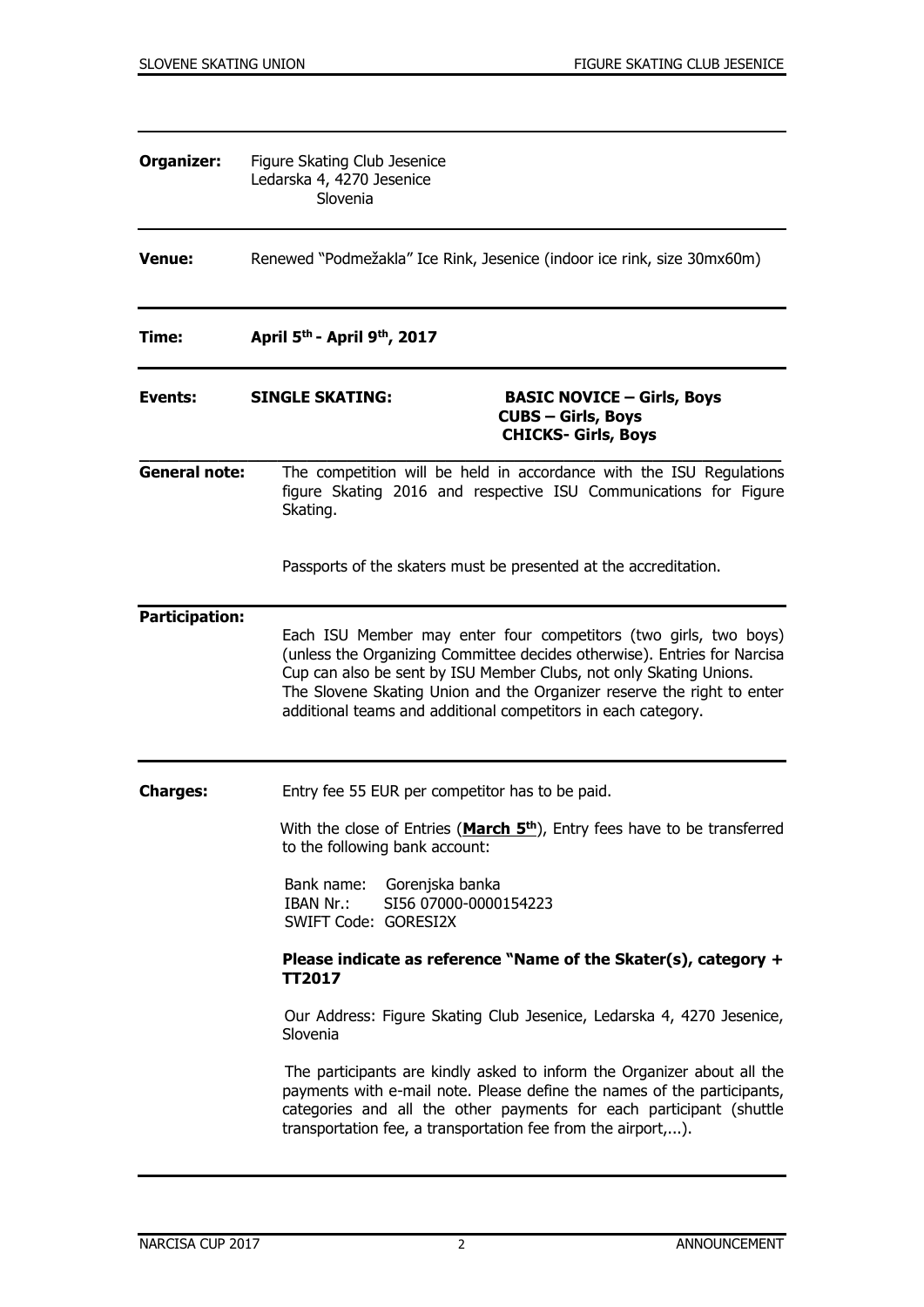**Judges:** Each ISU Member may nominate one International or ISU Championships Judge. An ISU Member participating in four or more categories gains the right to enter the second International or ISU Championships Judge. **Closing data for entries:** Entries of the teams, competitors, coaches and the team leaders must reach the Organizer not later than March 5<sup>th</sup>, 2017. Entries must be sent to the Figure Skating Club Jesenice and Slovene Skating Union. **Cancellation:** Cancellation of the competitor entry, if any, has to be done till **March 27th , 2017**. For any latter cancellation the team leader of Federation or Club will be asked to pay the entry fee. **Music:** Music will be reproduced from CD player (normal speed). **Audio CD-s (not mp3)** must be labeled clearly with the competitor's name, Club/National Federation and category in which the competitor is competing. Such labeled CD-s should be delivered to the Organizer immediately after the arrival. **Accommodation:** To facilitate participation, the organizer has allotted the hotel accommodation for all participants beginning with the dinner on Tuesday, April 4<sup>th</sup> till breakfast on Monday, April 10<sup>th</sup>, 2017. **Transportation:** Round trip shuttle bus transfer from the official hotel (Hoteli Kranjska Gora) to the Ice Rink Podmežakla will be provided from the first official practice until end of competition. A transportation fee for the shuttle bus transfer is 20  $\epsilon$  / person and must be paid with the Entry fee before competition. At the arrival to the hotel permanent ticket(s) will be delivered. Upon request the organizer will arrange transportation from Airport Ljubljana to the official hotel at the arrival of Teams and from the official hotel to the Airport Ljubljana at the departure of Teams. A transportation fee both ways including of 40  $\epsilon$  / person will be asked. Also this transportation fee has to be paid together with the Entry fee.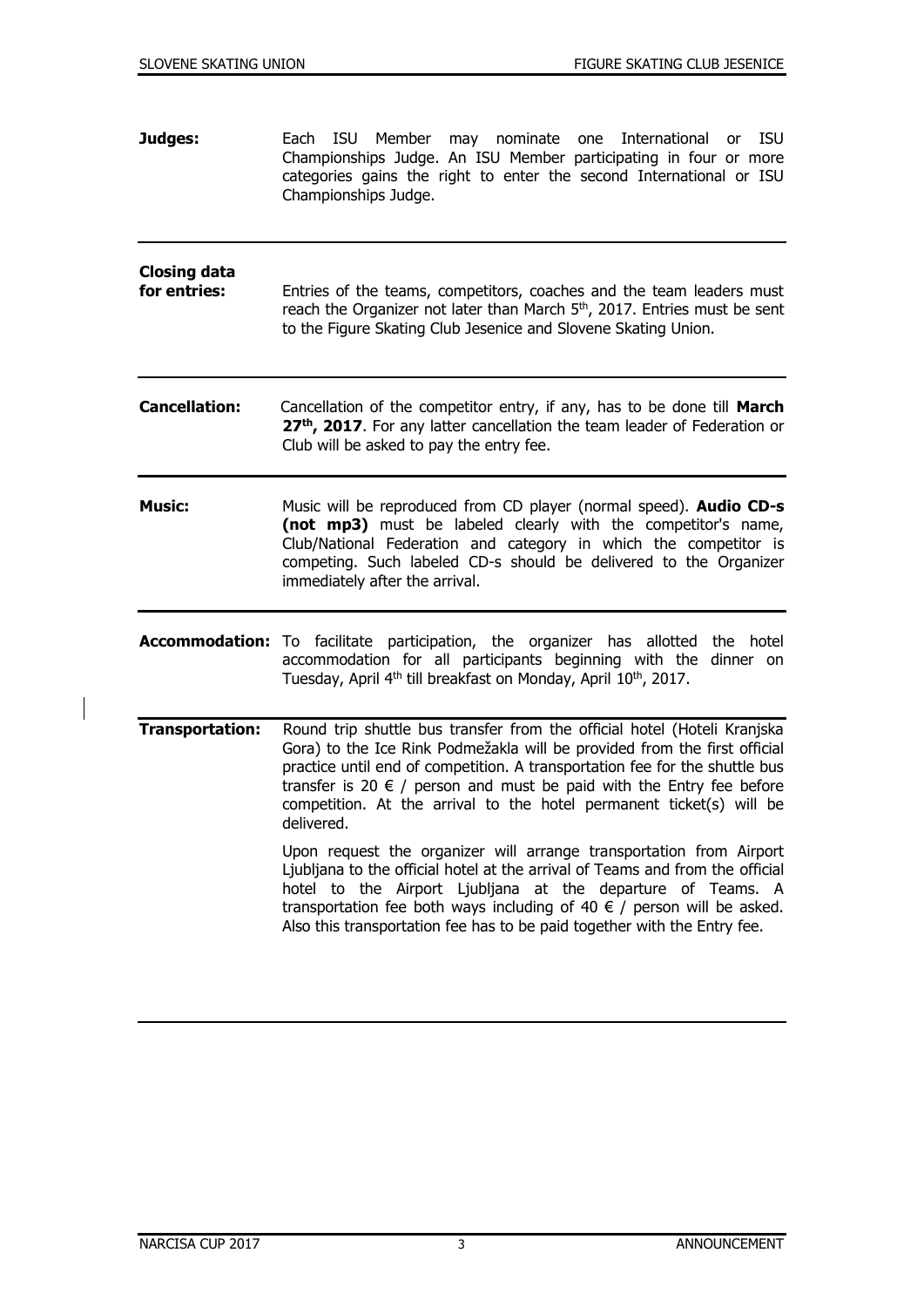#### **BASIC NOVICE – Girls, Boys**

#### **BASIC NOVICE B GIRLS AND BOYS**

**Age requirements:** Basic Novice B skater is who was born: 1.7.2001 - 30.6.2003 Requirements according to the ISU Technical Rules Single and Pair Skating 2016, ISU Communication 2024 and all respective ISU Communications.

**Only Free Skating Duration:** 3 min, +\- 10 sec

#### **BASIC NOVICE A GIRLS AND BOYS**

**Age requirements:** Basic Novice A skater is who was born: 1.7.2003 – 30.6.2006 Requirements according to the ISU Technical Rules Single and Pair Skating 2016, ISU Communication 2024 and all respective ISU Communications.

**Only Free Skating Duration:** 2 min 30 sec, +/- 10 sec

#### **CUBS GIRLS AND BOYS**

**Age requirements:** Cubs skater is who was born: 1.7.2006 – 30.6.2008

#### **Only Free Skating Duration:** 2 min, +/- 10 sec

A well balanced CUBS Free Skating Program must contain:

- a) Maximum of 4 jump elements for Girls and Boys, one of which must be an Axel type jump. There may be up to two (2) jump combinations or sequences. Jump combination can contain only two (2) jumps. A jump sequence can contain any number of jumps, but only two most difficult jumps will be counted. Triple jumps are not permitted. Any single or double jump (including DoubleAxel) can not be executed more than twice in total.
- b) There must be a maximum of two (2) spinsof a different nature (abbreviation), one of which must be a spin combination with or without change of foot (minimum of six (6) revolutions in total) and one spin with no change of position and with or without change of foot (minimum of six (6) revolutions in total). Flying entry is allowed.
- c) There must be a maximum:

- for Girls one (1) Choreographic sequence which includes at least one 3 seconds long spiral position. These quence will have a fixed Base value and evaluated in GOE only.

-for Boys maximum of one (1) step sequence with a fixed Base value and evaluated in GOE only.

#### **Level explanation**:

For Cubs in all elements which, are subject to Levels, only features up to Level 2 will be counted. Any additional features will not count for Level requirements and will be ignored by the Technical Panel. The Program Components are only judged in:

- Skating Skills
- Performance / Execution

The factor of the Program Components is 2.5.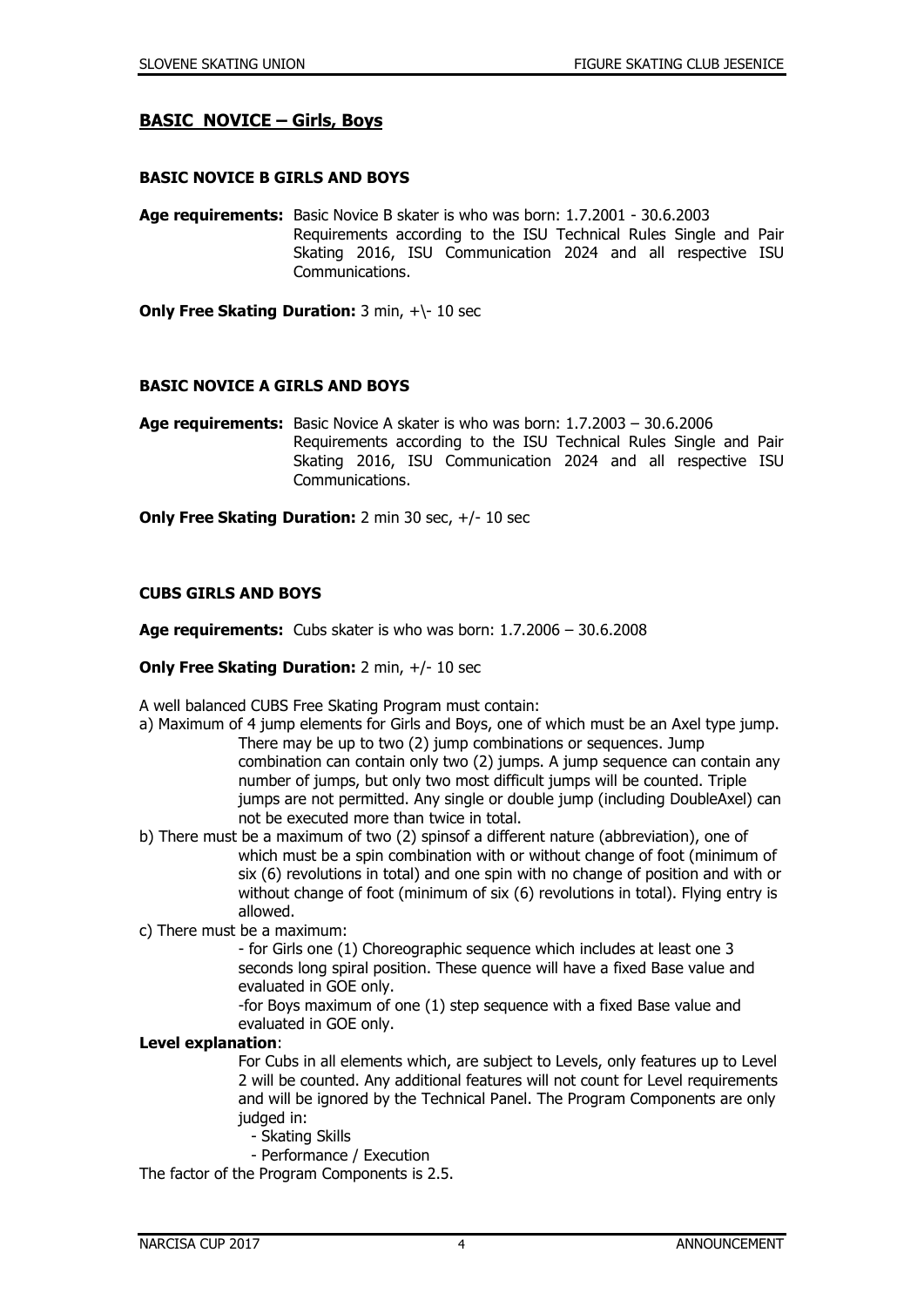#### **CHICKS GIRLS AND BOYS**

**Age requirements:** Chicks skater is who was born: 1.7.2008– and younger

#### **Only Free Skating Duration:** 2 min, +/- 10 sec

A well balanced CHICKS Free Skating Program must contain**:** 

**a)** Maximum of 4 jump elements for Girls and Boys, one of which must be an Axel type jump. There may be up to two (2) jump combinations or sequences. Jump combination can contain only two (2) jumps. A jump sequence can contain any number of jumps, but only two most difficult jumps will be counted. Triple jumps are not permitted. Any single or double jump (including Double Axel) cannot be executed more than twice in total.

**b)** There must be a maximum of two (2) spins of a different nature (abbreviation), one of which must be a spin combination with or without change of foot (minimum of six (6) revolutions in total) and one spin with no change of position and with or without change of foot (minimum of six (6) revolutions in total). Flying entry is allowed.

**c)** There must be a maximum:

- for Girls one (1) Choreographic sequence which includes at least one 3 seconds long spiral position. The sequence will have a fixed Base value and evaluated in GOE only.

- for Boys maximum of one (1) step sequence with a fixed Base value and evaluated in GOE only.

#### **Level explanation**:

For Chicks in all elements which, are subject to Levels, only features up to Level 2 will be counted. Any additional features will not count for Level requirements and will be ignored by the Technical Panel. The Program Components are only judged in:

- Skating Skills

- Performance / Execution

The factor of the Program Components is 2.5.

| Liability:      | In accordance with the ISU Regulations, Rule 119 the Organizer accept<br>no liability for the damage or injuries which any of participants, judges,<br>officials or others may suffer. |
|-----------------|----------------------------------------------------------------------------------------------------------------------------------------------------------------------------------------|
| <b>Results:</b> | The results will be calculated in accordance with ISU Special Regulations<br>and Technical Rules 2016 Single and Pair Skating 2016 - Rules 352 and<br>353 (ISU Judging System).        |
| Awards:         | Skaters placed first to third will be awarded medals and diplomas, all the<br>others diplomas.                                                                                         |

#### **Preliminary schedule of events:**

Preliminary schedule of events is enclosed. The final schedule will be published after registration of all entries. The exact time schedule will be sent to all the participating Figure Skating Clubs by fax or e-mail not later than on March 29<sup>th</sup>, 2017.